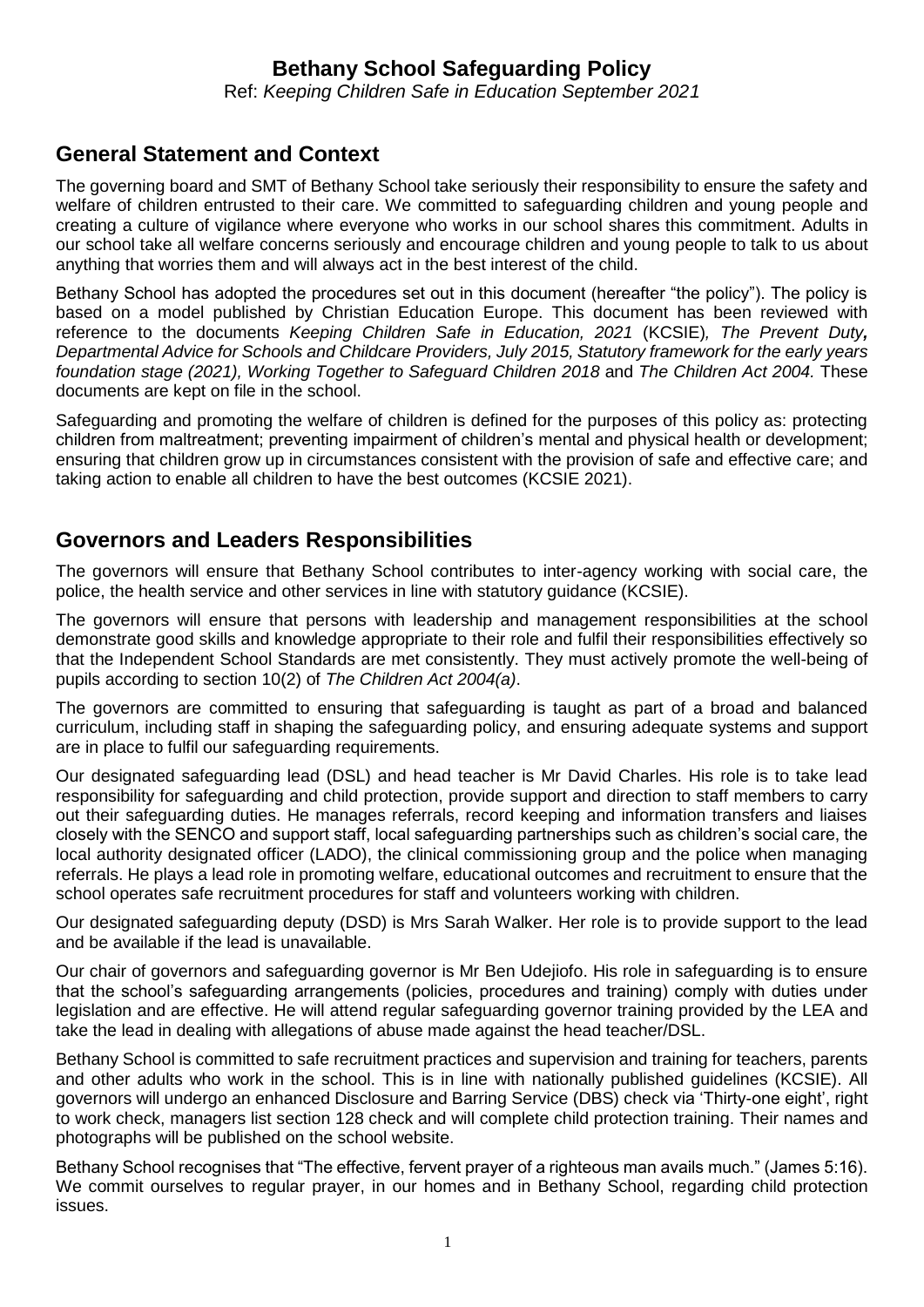# **Parent Involvement**

Parents involved with Bethany School understand that children are God's gift to our families (Psalm 127:3). Our children are 'wonderfully made' (Psalm 139:14) and, as parents, we recognise our duty to bring them up in the 'nurture and admonition of the Lord' (Ephesians 6:4). This involves parents lovingly training their children to do what is right and protecting them from anything that would cause them harm. All parents are members of Bethany School and are therefore bound by the safeguarding policy. We recognise that everyone who encounters children and their families has a role to play in safeguarding children. We are all able to identify concerns early and provide help for our children, to prevent concerns from escalating, and we form part of the wider safeguarding system for children. (See *Working Together to Safeguard Children July 2018*).

Parents are given safeguarding training covering issues of child protection, online safety and the school safeguarding policy in "new parents training", as an annual update in parents meetings and via email handouts. Our safeguarding and online safety policies are available via the school website and in the school office, and links to KCSIE and other helpful resources are provided.

# **School Staff and Volunteer Responsibilities**

Bethany School recognises the need to provide a safe and caring environment for children and young people. We acknowledge that children and young people can be the victims of physical, sexual and emotional abuse and neglect by adopting an "it could happen here" attitude.

School staff value the children in their care and recognise their duty to listen to them and safeguard them, and ensure their protection within school activities. School staff also care for the spiritual well-being of pupils in line with our Christian values.

Bethany School recognises the need for good links with statutory and voluntary child protection agencies. The DSL will liaise with the local authority and work with other safeguarding partnerships in line with *Working Together to Safeguard Children July 2018* and *The Prevent Duty*, *Departmental Advice for Schools and Childcare Providers June 2015*.

All staff members have a responsibility to provide a safe environment for children, and identify and promote the welfare of those who may be in need of extra help. They must take action to protect those who are suffering, vulnerable or are likely to suffer significant harm. They must report safeguarding concerns to the DSL. Staff have a responsibility to review and monitor the list of pupils on a regular basis and take appropriate action, working with other services as needed including use of the Early Help Framework.

Staff members must ensure that safeguarding is taught as part of a broad and balanced curriculum, including online safety, through various teaching and learning opportunities. Children are taught to recognise when they are at risk and how to get help when they need it.

It is unacceptable for those in a position of trust to engage in any behaviour which would be considered abusive. All staff agree to abide by the staff code of conduct which includes, among other things, acceptable use of technologies, staff/pupil relationships and communications using social media (see Appendix 2).

Bethany school staff will encourage pupils to see our school as a safe place where they are heard, and where they can explore and discuss controversial or difficult issues safely.

All staff and regular volunteers will undergo an enhanced DBS check (to be repeated at regular intervals) and a prohibition list check. External volunteers and parent volunteers with a curriculum responsibility will complete the volunteer induction process which complies with the safer recruitment procedures and may involve completing an application form and receiving references. It will always include safeguarding training.

# **Training**

All staff will undertake annual update training on our Safeguarding Policy and be required to read Part 1 of KCSIE (see Appendix 1). Annual training will be delivered by the DSL/DSD and on a 3 yearly cycle by Sheffield Safeguarding Children Board. Training will highlight the signs and symptoms of abuse to look out for, contextual safeguarding issues that can put children at risk of harm, how to raise concerns (including low level concerns about adults), understanding the difference between identifying a safeguarding concern, identifying a vulnerable learner and identifying a child in immediate danger, the staff code of conduct including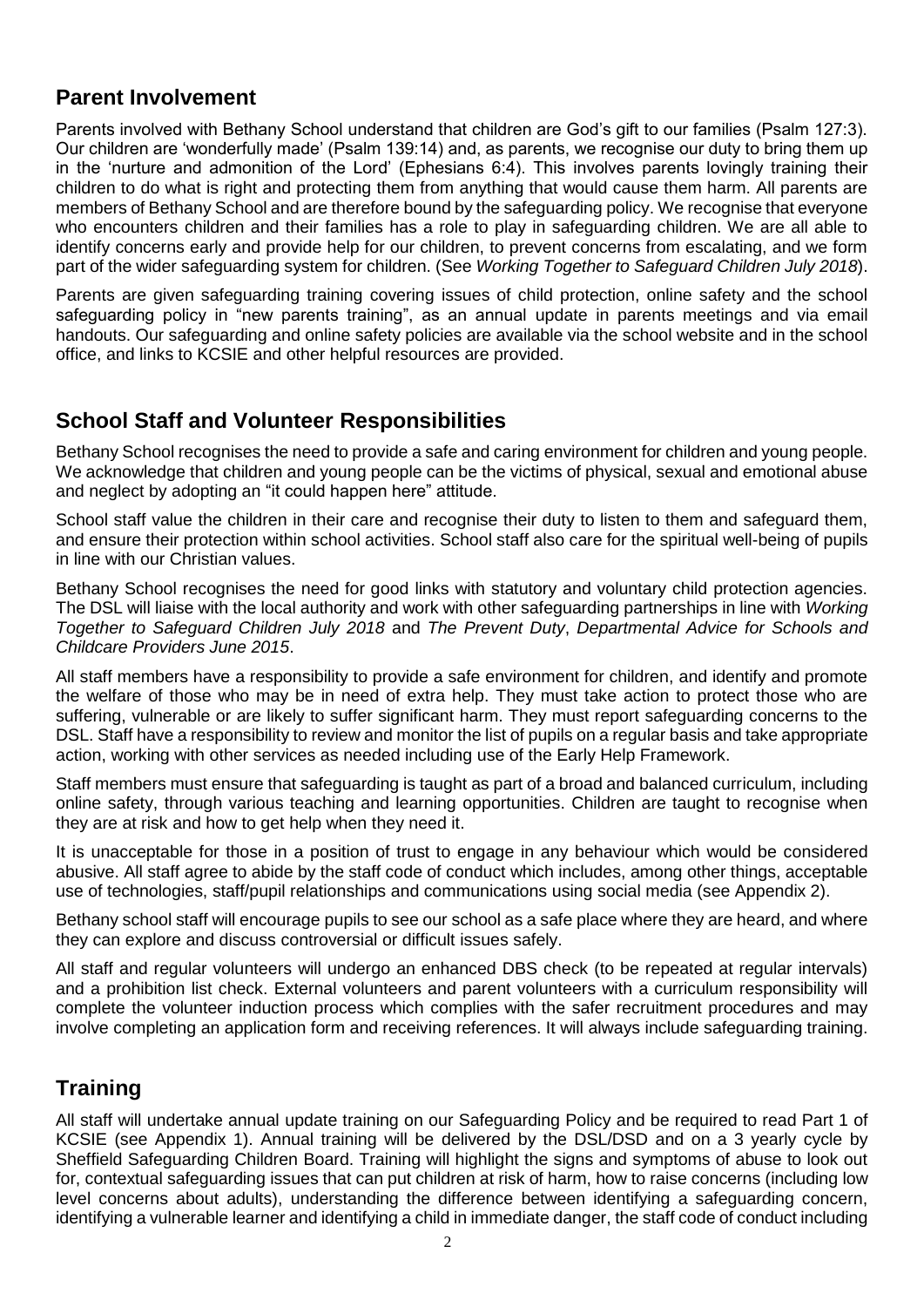online guidance, safer working practices and the role of the DSL. Online safety training is an increasingly integral part of the whole school safeguarding approach and will be undertaken regularly (see 'online safety' policy for details). New staff will complete the induction process on arrival, and updates will be given throughout the year as needed in staff meetings.

Regular volunteers (including those who are parents) will also be required to read Part 1, "Information for all schools and college staff" of KCSIE and/or undergo this training on a regular basis. Signed record sheets will be kept to demonstrate that this has taken place (see volunteer file/parent training records).

Staff and regular volunteers are required to follow the schools safeguarding policy, staff code of conduct, and guidance for safer working practices for those working with children and young people in education settings (see Appendix 3). They should also make themselves aware of the schools designated safeguarding team (see 'How Our Setting Safeguards Students' for details and contact information of the safeguarding team.)

Bethany School will regularly review the published policy and guidelines. Opportunities will be provided for staff and governors to contribute to safeguarding arrangements and the safeguarding policy.

The DSL and DSD will undergo updated child protection training every year in order to follow the Sheffield safeguarding children in education training pathway.

# **Safer Working Practices**

Bethany School has regard to *Guidance for Safer Working Practices 2019*. See link below or Appendix 3.

<https://saferrecruitmentconsortium.org/> and [https://www.safeguardingsheffieldchildren.org/assets/1/behaviour\\_guidance\\_\\_\\_positions\\_of\\_trust\\_sept\\_21.](https://www.safeguardingsheffieldchildren.org/assets/1/behaviour_guidance___positions_of_trust_sept_21.pdf) [pdf](https://www.safeguardingsheffieldchildren.org/assets/1/behaviour_guidance___positions_of_trust_sept_21.pdf) which form the basis of the code of conduct. (Appendix 2)

This policy is to be read in conjunction with all other school policies, including the recruitment policy, complaint policy, whistleblowing policy, data protection policy, good behaviour and discipline policy, attendance policy, SEND policy and online safety policy.

# **Information Sharing**

Bethany School recognises that information sharing is vital in identifying and tackling all forms of abuse and neglect. We are committed to sharing information with safeguarding partners, organisations, agencies and practitioners as required, and are aware of the responsibilities that the Data Protection Act 2018 and GDPR place on us to process information fairly and lawfully and to keep information safe and secure. We know however that fears about sharing information must not be allowed to stand in the way of the need to promote the welfare, and protect the safety of children. Staff who need to share 'special category personal data' are aware that the Data Protection Act 2018 contains 'safeguarding of children and individuals at risk' as a processing condition that allows practitioners to share information. This includes allowing practitioners to share information without consent, if it is not possible to gain consent, or if to gain consent would place a child at risk (KCSIE).

# **Early Help**

Early Help is used to describe the process of taking action early and as soon as possible to tackle problems emerging for children, young people and their families. Effective help can occur at any point in a child or young person's life. Staff should be able to identify the vulnerable children in the school who need this level of support. These children should be identified and monitored. Staff need to understand the difference between a safeguarding concern and a child in immediate danger or at significant risk of harm, as part of identifying vulnerable learners. The DSL will lead when early help is appropriate.

The following indicators might highlight the potential need for early help:

- the child is disabled, has specific educational needs, or a mental health need:
- the child is a young carer or has family circumstances presenting challenges for the child such as a family member in prison, drug or alcohol misuse in the home, mental health issues, domestic abuse, risk of 'honour based' abuse such as FGM or forced marriage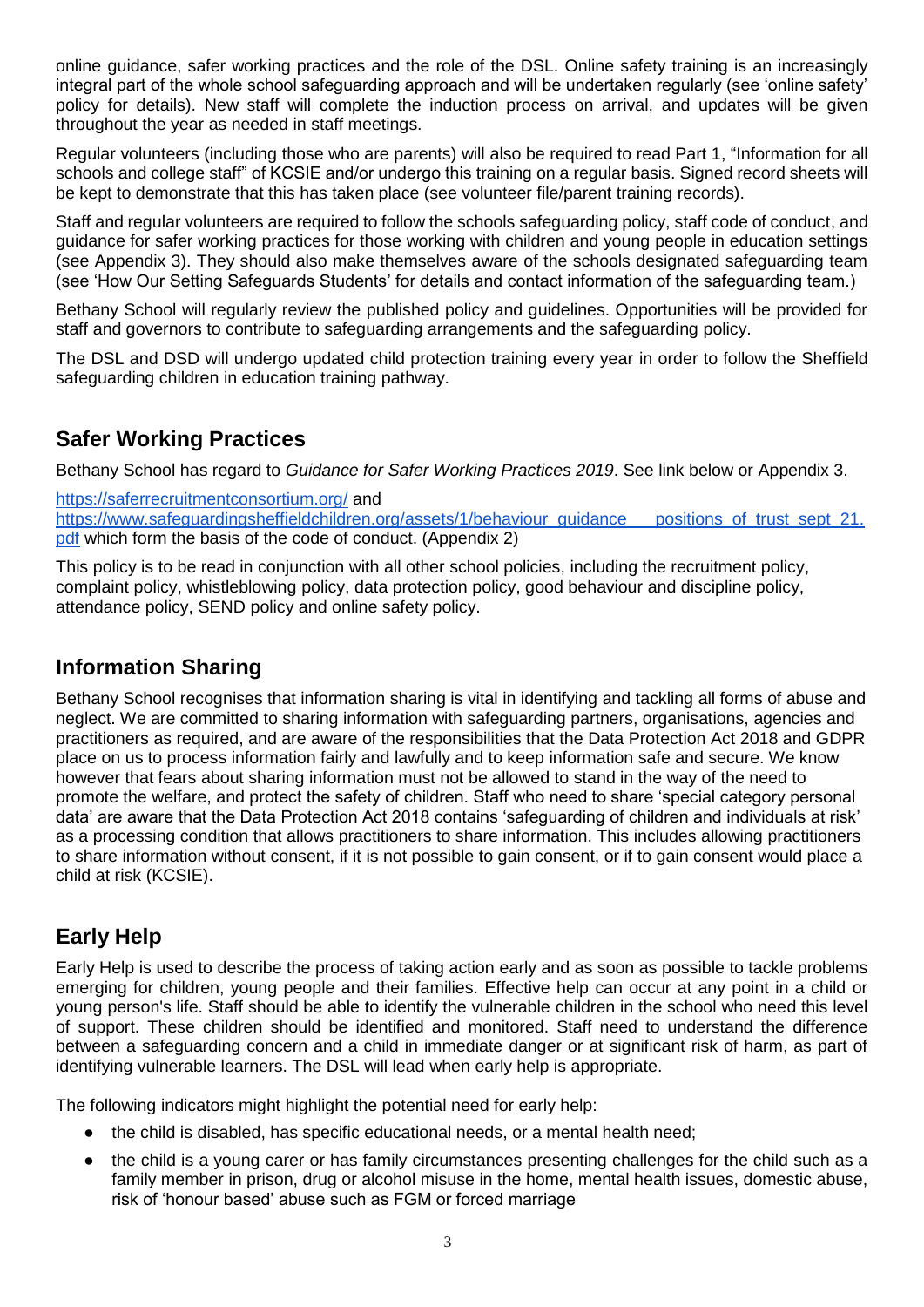- the child is frequently missing from home or persistently absent from education
- the child is at risk of modern slavery, trafficking or exploitation;
- the child is showing signs of being drawn into antisocial or criminal behaviour, including gang involvement and association with organised crime groups;
- the child is showing early signs of abuse and/or neglect;
- the child is at risk of being radicalised or exploited;
- the child is a privately fostered child or has returned home to their family from care.

# **Child Protection**

The Bethany School safeguarding policy incorporates 'child protection' which relates to pupils who are the victims of neglect and/or physical, sexual and emotional abuse, including extremism and radicalisation. The remainder of this policy sets out agreed guidelines relating to the Prevent duty, definitions of abuse, responding to allegations of abuse, practice issues, helping victims of abuse, working with offenders and safer recruitment.

# **The Prevent Duty**

Preventing children from the risk of being drawn into extremism and radicalisation is seen as part of the school's safeguarding duties. The governmental definition of extremism is:

'vocal or active opposition to fundamental British Values, including democracy, the rule of law, individual liberty and mutual respect and tolerance of different faiths and beliefs; and/or calls for the death of members of our armed forces, whether in this country or overseas'.

As a school and EYFS provider we must demonstrate that we are assessing the risk of and preventing our pupils being drawn into terrorism, challenging extremist ideas and keeping children safe when accessing the internet. Our curriculum is broad and balanced and supports fundamental British Values. We promote mutual respect and understanding and appropriate conflict resolution, to enable our pupils to become responsible citizens, prepared for adult life in Britain.

See policy "Preventing Extremism and Radicalisation" which outlines our commitment in terms of school ethos, teaching approach, staff training and risk assessment.

# **Indicators of Abuse and Significant Harm**

Some children are in need because they are suffering, or likely to suffer, significant harm. *The Children Act 1989* introduced the concept of significant harm as a threshold that justifies compulsory intervention in family life in the best interests of children.

The following definitions of child abuse are taken from KCSIE. They are indicators of abuse which staff should be aware of when considering the well-being of children and the likelihood that they may suffer significant harm.

### **Abuse**

A form of maltreatment of a child. Somebody may abuse or neglect a child by inflicting harm or by failing to act to prevent harm. Children may be abused in a family or in an institutional or community setting by those known to them or, more rarely, by others. Abuse can take place wholly online, or technology may be used to facilitate offline abuse. They may be abused by an adult or adults or another child or children.

### **Physical abuse**

A form of abuse which may involve hitting, shaking, throwing, poisoning, burning or scalding, drowning, suffocating or otherwise causing physical harm to a child. Physical harm may also be caused when a parent or carer fabricates the symptoms of, or deliberately induces, illness in a child.

### **Emotional abuse**

The persistent emotional maltreatment of a child such as to cause severe and adverse effects on the child's emotional development. It may involve conveying to a child that they are worthless or unloved, inadequate, or valued only insofar as they meet the needs of another person. It may include not giving the child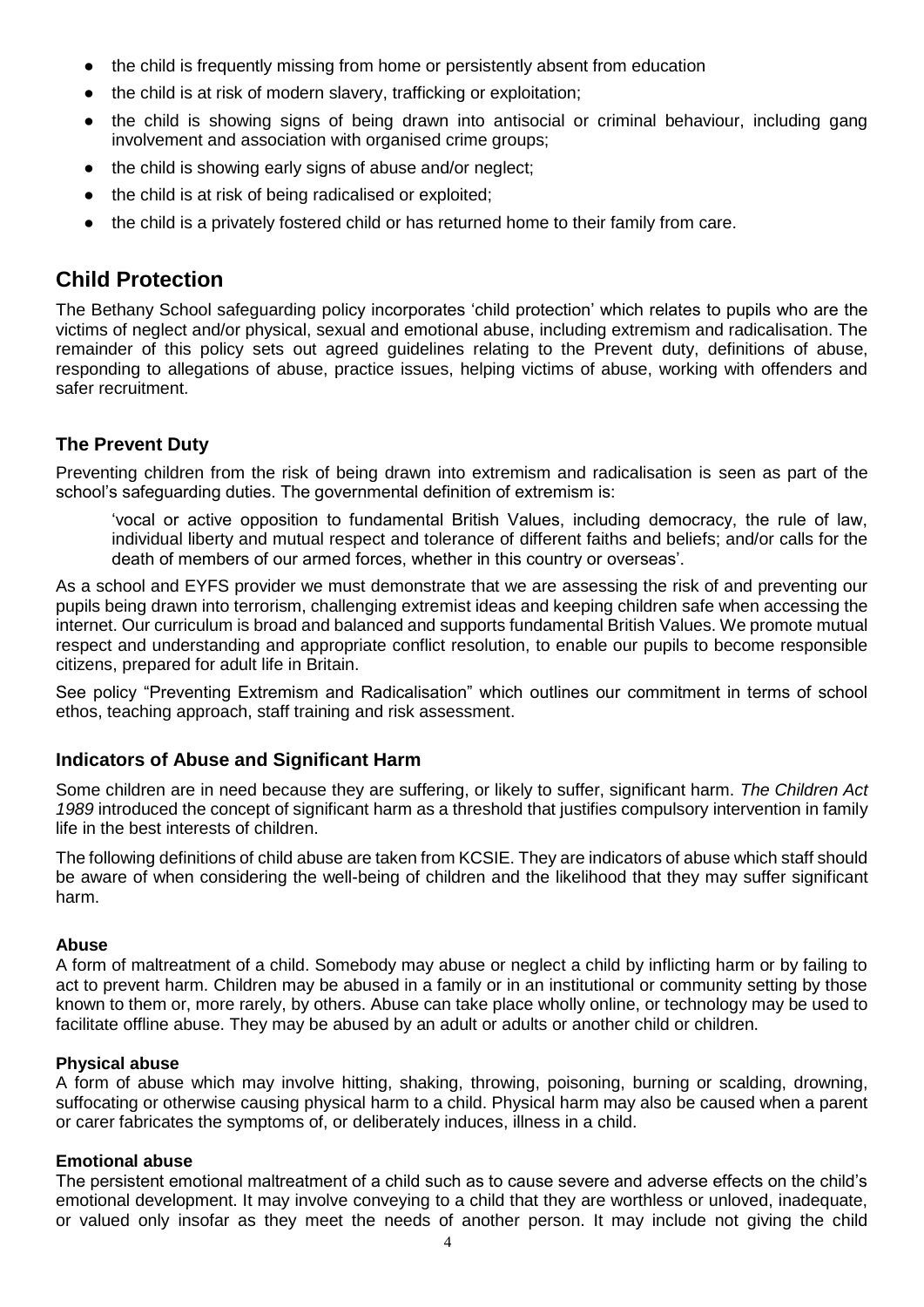opportunities to express their views, deliberately silencing them or 'making fun' of what they say or how they communicate. It may feature age or developmentally inappropriate expectations being imposed on children. These may include interactions that are beyond a child's developmental capability as well as over-protection and limitation of exploration and learning, or preventing the child participating in normal social interaction. It may involve seeing or hearing the ill-treatment of another. It may involve serious bullying (including cyberbullying), causing children frequently to feel frightened or in danger, or the exploitation or corruption of children. Some level of emotional abuse is involved in all types of maltreatment of a child, although it may occur alone.

## **Sexual abuse**

Involves forcing or enticing a child or young person to take part in sexual activities, not necessarily involving a high level of violence, whether or not the child is aware of what is happening. The activities may involve physical contact, including assault by penetration (for example rape or oral sex) or non-penetrative acts such as masturbation, kissing, rubbing and touching outside of clothing. They may also include non-contact activities, such as involving children in looking at, or in the production of, sexual images, watching sexual activities, encouraging children to behave in sexually inappropriate ways, or grooming a child in preparation for abuse. Sexual abuse can take place online, and technology can be used to facilitate offline abuse. Sexual abuse is not solely perpetrated by adult males. Women can also commit acts of sexual abuse, as can other children. The sexual abuse of children by other children is a specific safeguarding issue in education and all staff should be aware of it (see KCSIE paragraph 49).

### **Neglect**

The persistent failure to meet a child's basic physical and/or psychological needs, likely to result in the serious impairment of the child's health or development. Neglect may occur during pregnancy, for example, as a result of maternal substance abuse. Once a child is born, neglect may involve a parent or carer failing to: provide adequate food, clothing and shelter (including exclusion from home or abandonment); protect a child from physical and emotional harm or danger; ensure adequate supervision (including the use of inadequate care-givers) or ensure access to appropriate medical care or treatment. It may also include neglect of, or unresponsiveness to, a child's basic emotional needs.

For further definitions of abuse including physical, emotional, sexual abuse or neglect please see Appendix A of KCSIE (found in Appendix 1 of this policy).

# **Responding to Allegations of Abuse**

### **See Sheffield Children's Safeguarding Partnership document below for detailed referral information, flow chart and contact telephone numbers.**

## <https://www.safeguardingsheffieldchildren.org/sscb/education/policies-procedures>

Where a child is vulnerable, suffering significant harm or is likely to do so, action will be taken to protect that child. Action will also be taken to promote the welfare of a child in need of additional support, even if they are not suffering harm or are at immediate risk (Early Help).

A list of learners is kept, and reviewed annually with all staff. This helps to identify and monitor children who are at risk of or suffering harm and take action to provide effective help as early as possible. Weekly staff meetings provide an opportunity for regular discussion and close monitoring where required.

A **"concern"** is when you are troubled about a child's welfare and you have reasonable cause to suspect a child is suffering, or likely to suffer, significant harm. It involves the child's safety and well-being. See KCSIE for more information about signs and indicators of possible abuse.

Under no circumstances should any member of the school community carry out their own investigation into allegation or suspicion of abuse, however we acknowledge that everyone who encounters children and their families has a role to play in safeguarding children. If a child wants to talk about abuse, the response should be accepting, calm and honest; a child should not be blamed or pushed for information with leading questions. Do not promise confidentiality but instead say that you will help. You should write down a record of what the child has said, when, where and your response as soon as possible after the disclosure.

Concerns about a child must be reported as soon as possible to **Mr D Charles** (DSL) or **Mrs S Walker** (DSD). Concerns must not be discussed with anyone other than those nominated above. A written record of the concerns should be made and kept in a secure place including visible injury log if necessary.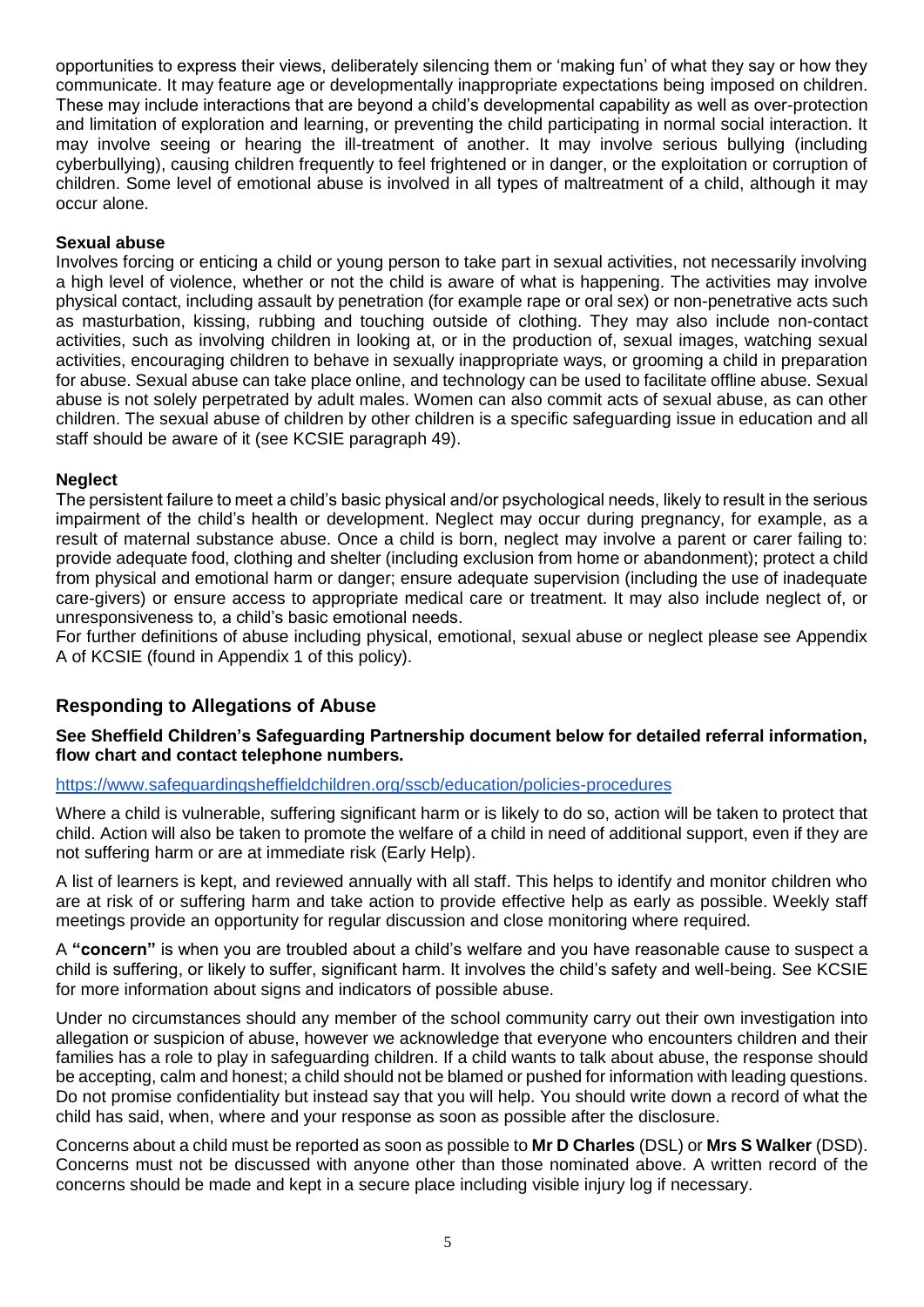The role of the DSL/DSD is to collate and clarify the precise details of the allegation or suspicion and pass this information on to the social services department or Sheffield Safeguarding Hub if there is no allocated social worker. An inter-agency assessment may also be conducted. It is the social services task to investigate the matter under Section 47 of *The Children Act 1989*. **Mr B Udejiofo** (safeguarding governor) will support the DSL/DSD in their role. All parties accept that any information they have in their possession will be shared in a strictly limited way, on a need to know basis.

Bethany School acknowledges the right of any individual as a citizen to make a direct referral to the child protection agencies or seek advice from the 'Thirty-one eight'. If suspicions implicate the DSL or DSD, or if an individual feels the DSL and DSD has not responded appropriately, or if there is a disagreement then the chair of governors should be contacted, in addition direct contact with 'Thirty one eight' or other outside agency may be made.

**If at any point, there is a risk of immediate serious harm to a child, a referral should be made to children's social care immediately. Anybody can make a referral. If the child's situation does not appear to be improving, the staff member with the concerns should press for reconsideration. Concerns should always lead to help for the child at some point.**

## **Allegations of physical injury or neglect**

If a child has a physical injury or symptom of neglect, the DSL/DSD will:

- contact Sheffield Safeguarding Hub for advice in cases of deliberate injury, if concerned about a child's safety or if a child is afraid to return home;
- not tell parents or carers unless advised to do so having contacted social services;
- seek medical help if needed urgently, informing the doctor of any suspicions;
- for lesser concerns (e.g. poor parenting), encourage parent/carer to seek help, but not if this places the child at risk of injury;
- where the parent/carer is unwilling to seek help, offer to accompany them. In cases of real concern, if they still fail to act, contact Sheffield Safeguarding Hub;
- seek and follow the advice given by 'Thirty-one eight' (who will confirm their advice in writing) if unsure whether or not to refer a case to Sheffield Safeguarding Hub.

### **Allegations of sexual abuse**

In the event of allegations or suspicions of sexual abuse, the DSL/DSD will:

- contact the Sheffield Safeguarding Hub or Police Child Protection Team directly. They will NOT speak to the parent / carer or anyone else;
- seek and follow the advice given by the 'Thirty-one eight' if, for any reason, they are unsure whether or not to contact social services/police. 'Thirty-one eight' will confirm its advice in writing.

# **Helping Victims of Abuse**

As a Christian school, we are committed to supporting victims of abuse and encouraging them in their faith. Victims should be reassured that reports are being taken seriously and never be given the impression that they are creating a problem by reporting abuse, sexual violence or sexual harassment. The school will ensure that the child's wishes and feelings are taken into account when determining what action to take and what services to provide, whilst ensuring that the best interests of the child is the priority.

# **Allegations of Abuse Against Staff and Volunteers**

If an allegation of abuse is made against a member of staff or volunteer, the allegation should be dealt with by the head teacher and chair of governors who appoint a "case manager". The case manager should inform the LADO if the allegation concerns an adult who has behaved or may have behaved in a way that has harmed a child, committed a criminal offence, indicates that they pose a risk of harming a child or indicates that they are not suitable to work with children. The LADO will determine the nature and scope of any investigation and will advise on employment matters although responsibility for employment rests with the employer. The governors are aware that there is a legal duty to refer to the DBS if a person in regulated activity has/would be dismissed/removed due to safeguarding concerns.

A concern about a staff member or adult working on behalf of the school may not meet the threshold of harm but may be a 'low level concern' and should be shared with the DSL, recorded and dealt with appropriately.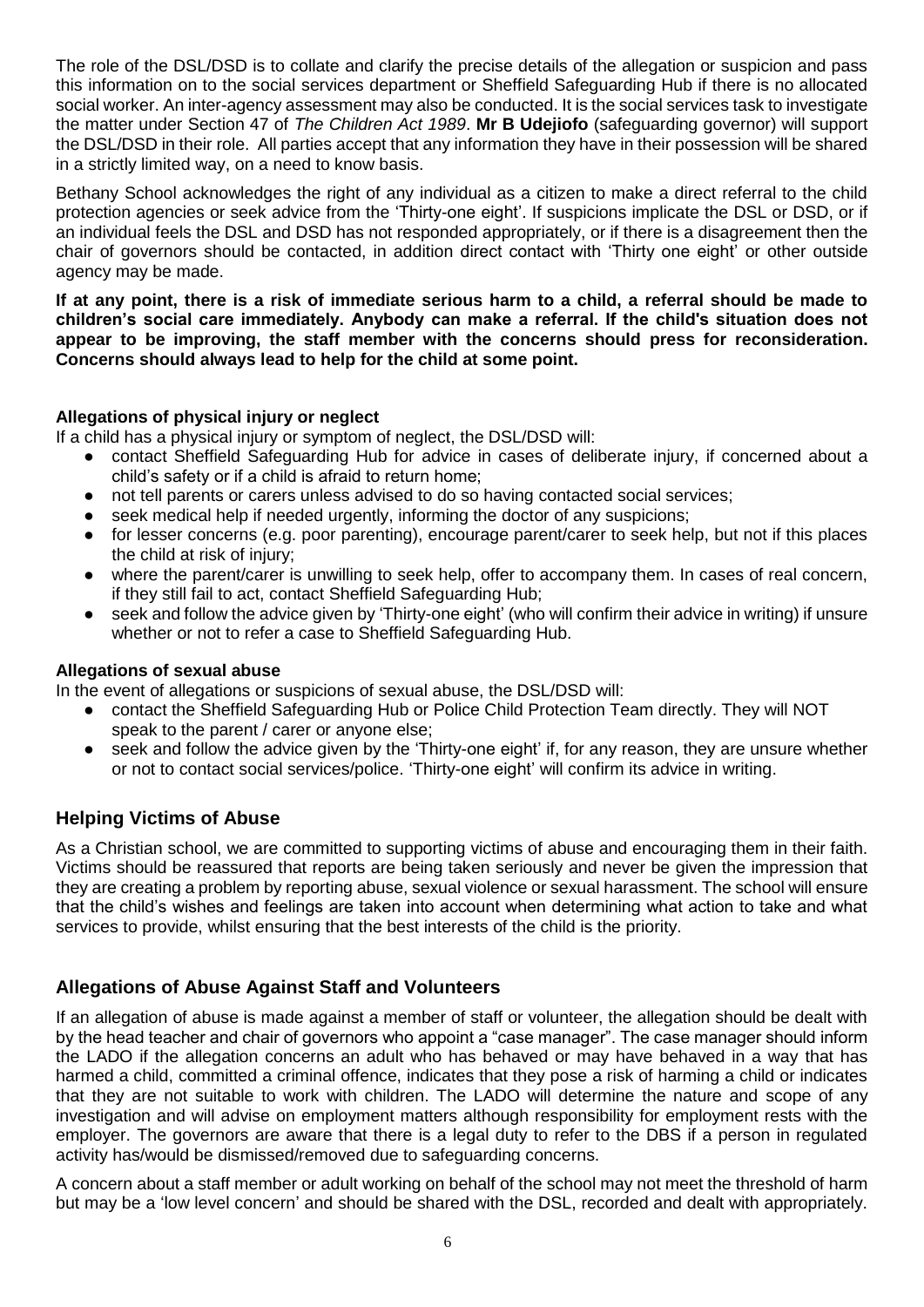(see KCSIE paragraph 407). Bethany School follows Sheffield Safeguarding Partnership guidance regarding allegations and concerns about staff and volunteers.

https://www.safeguardingsheffieldchildren.org/assets/1/allegations\_\_\_concerns\_about\_staff\_\_\_volunteers [sept\\_21.pdf](https://www.safeguardingsheffieldchildren.org/assets/1/allegations___concerns_about_staff___volunteers_sept_21.pdf)

# **Specific Safeguarding Issues**

## **Looked after children and previously looked after children**

Bethany School recognises its responsibility to promote the education of looked after children and previously looked after children according to the DfE *Statutory guidance for Local Authorities February 2018*.

[https://assets.publishing.service.gov.uk/government/uploads/system/uploads/attachment\\_data/file/683556/](https://assets.publishing.service.gov.uk/government/uploads/system/uploads/attachment_data/file/683556/Promoting_the_education_of_looked-after_children_and_previously_looked-after_children.pdf) Promoting the education of looked-after children and previously looked-after children.pdf

As a non-maintained school we cannot access pupil premium or the virtual school support for previously looked after children. However, as and when a looked after or previously looked after child is placed in Bethany School the DSL will ensure that all staff will have the skills, knowledge and understanding to keep them safe. Staff will monitor their education appropriately, taking care to pay attention to specific attachment and mental health vulnerabilities. When dealing with looked after children and previously looked after children, it is important that all agencies work together and prompt action is taken when necessary to safeguard these children, who are a particularly vulnerable group.

### **Children with special educational needs and disabilities**

Bethany School is aware that children with special educational needs (SEN) and disabilities can face additional safeguarding challenges and are at higher risk of abuse and neglect. Disabled children have an equal right to protection from abuse. We know that additional barriers can exist when recognising abuse and neglect in this group of children.

These can include:

- assumptions that indicators of possible abuse such as behaviour, mood and injury relate to the child's disability without further exploration;
- being more prone to peer group isolation than other children;
- the potential for children with SEN and disabilities being disproportionately impacted by behaviours such as bullying, without outwardly showing any signs;
- communication barriers and difficulties in overcoming these barriers.

All our staff including our SENDCO and specially trained support staff are committed to recognising and understanding needs and supporting children with SEN and disabilities.

### **Pupils: peer-on-peer abuse**

Bethany School acknowledges that pupils could experience peer-on-peer abuse which could include but is not limited to, bullying (including cyberbullying), sexual violence and sexual harassment, physical abuse, financial abuse, sexting and initiating/hazing type violence and rituals. In light of the report below

[https://www.gov.uk/government/publications/review-of-sexual-abuse-in-schools-and-colleges/review-of](https://www.gov.uk/government/publications/review-of-sexual-abuse-in-schools-and-colleges/review-of-sexual-abuse-in-schools-and-colleges)[sexual-abuse-in-schools-and-colleges,](https://www.gov.uk/government/publications/review-of-sexual-abuse-in-schools-and-colleges/review-of-sexual-abuse-in-schools-and-colleges) this policy pays close regard to KCSIE and *Sexual Violence and Sexual Harassment Between Children in Schools and Colleges 2021* (DfE) and

[https://www.safeguardingsheffieldchildren.org/assets/1/peer\\_abuse\\_\\_\\_risk\\_assessment\\_sept\\_21.pdf](https://www.safeguardingsheffieldchildren.org/assets/1/peer_abuse___risk_assessment_sept_21.pdf)

All staff are aware that this type of abuse could occur between pupils of any age or sex and by individuals or groups of children. We strive to create a whole school environment of mutual respect and concern for each other's well-being, where all pupils model and demonstrate kindness to each other and particularly towards younger children. We acknowledge that power imbalances, or vulnerabilities relating to gender, race, social status, intellectual ability, economic wealth, social marginalisation or some other characteristic can all be used to exert power over a peer.

The school is committed to minimising the likelihood of peer-on-peer abuse by being aware of the possibility of it occurring, providing adequate risk assessments and supervision at all times, listening to children's concerns and by fully implementing its good behaviour and discipline policy, anti-bullying policy and online safety policy.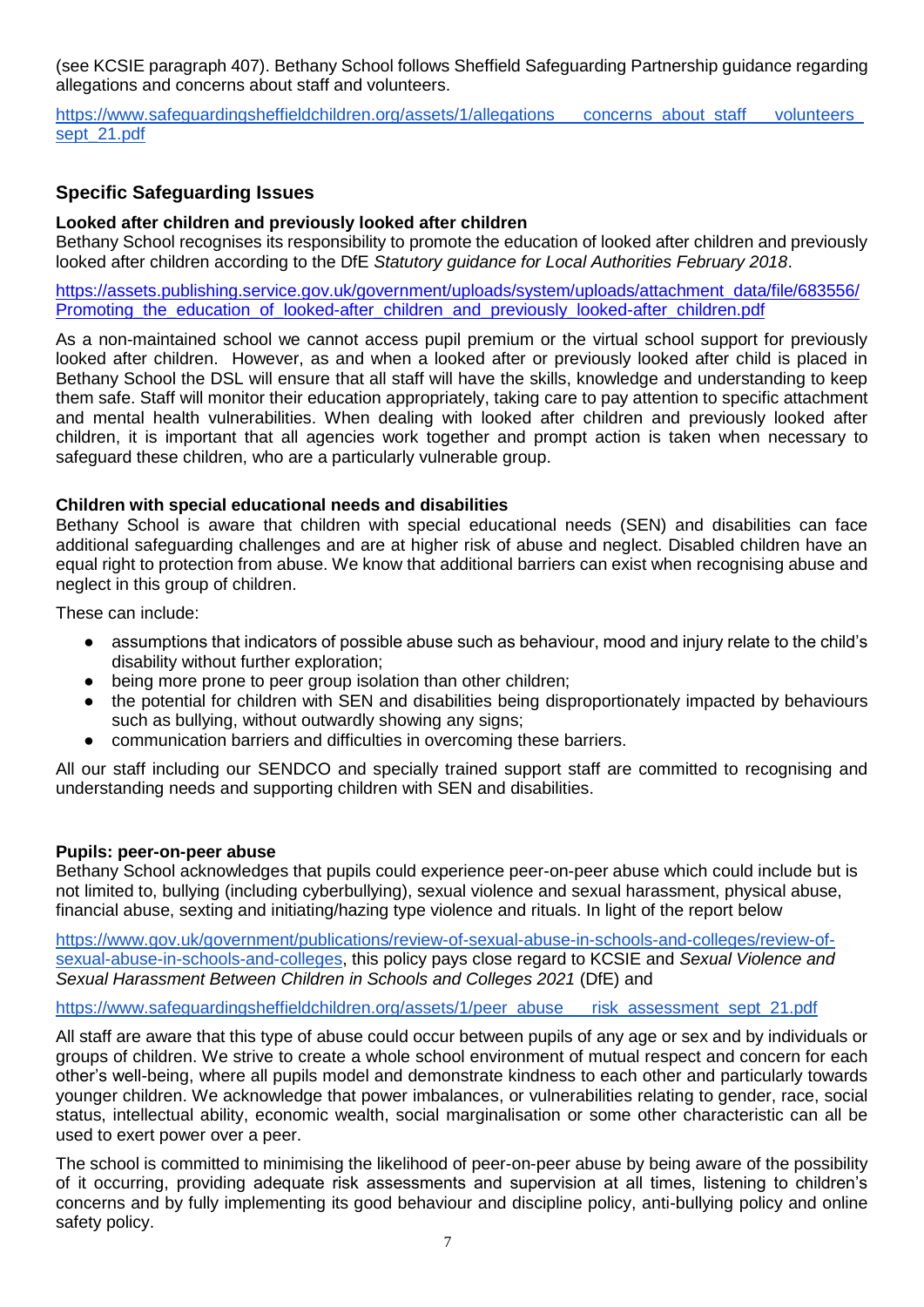Opportunities for addressing issues of power, vulnerability and consent with the pupils are found in curriculum areas such as tutor time, prayers, relationships and sex education and communication topic and particularly make it clear that bullying, sexual violence and harassment is not acceptable and not part of "banter". Harmful abusive or sexual behaviours including verbal comments, sharing of sexual images, physical aggression, grabbing bottoms or lifting up skirts, and sexual violence will not be tolerated and will be dealt with appropriately.

Staff training will include specific information about how to respond to a report of peer-on-peer abuse. Most cases would be dealt with via the usual school processes relating to the good behaviour and discipline policy and online safety policy, however more serious concerns or allegations would be dealt with via safeguarding procedures. Staff should be aware of:

- how to be observant for indicators and risks associated with peer-on-peer abuse or involvement with criminal networks or gangs such as absence, decline in performance, self-harm, injury or unexplained gifts;
- how to recognise and accept a report, i.e. listening carefully to the child, being non-judgemental, not asking leading questions and only prompting the child where necessary;
- how to write up a report using the usual incident reporting system but possibly with the addition of the logging concerns report sheets (see safeguarding file);
- the need for all victims to be reassured that they are being taken seriously and they will be supported and helped;
- not promising confidentiality at the initial stage but sharing the report as soon as possible with the DSL as per usual safeguarding procedures;
- some groups being potentially more at risk, e.g. girls, children with SEND and LGBT children.

Any suspicion or allegation that a child has been sexually abused or is likely to abuse another child (or adult) should be referred immediately to the DSL or deputy who will undertake a risk assessment which carefully evaluates the initial report and considers the wishes of the victim and the best interests of both children, and take action with reference to

[https://www.gov.uk/government/publications/sexual-violence-and-sexual-harassment-between-children-in](https://www.gov.uk/government/publications/sexual-violence-and-sexual-harassment-between-children-in-schools-and-colleges)[schools-and-colleges](https://www.gov.uk/government/publications/sexual-violence-and-sexual-harassment-between-children-in-schools-and-colleges)

These actions should not be perceived as a judgement of guilt of the alleged perpetrator.

### **Child missing from education**

A child going missing from education is a potential indicator of abuse or neglect. Bethany School recognises our responsibility to report "missing children" to the local Safeguarding Children Board Officer. A child missing from education is considered to be those who are not on a school roll or are not being suitably educated at home, privately or in alternative provision.

We will inform the LEA if we intend to remove a pupil from the admission register, and of any pupil who fails to attend school regularly or who is absent without permission for a continuous period of 10 days or more. Where there is any concern of abuse or neglect or circumstances which leave pupils at risk of not receiving education, Bethany School will pay particular attention to attendance.

In accordance with *Children Missing from Education Statutory Guidance for Local Authorities, Sept 2019,* Bethany School has regard to the Sheffield Safeguarding Children Board policy 'Children Missing from Education'. See link below:

[https://www.safeguardingsheffieldchildren.org/assets/1/missing\\_from\\_education\\_home\\_or\\_care\\_sept\\_21.p](https://www.safeguardingsheffieldchildren.org/assets/1/missing_from_education_home_or_care_sept_21.pdf) [df](https://www.safeguardingsheffieldchildren.org/assets/1/missing_from_education_home_or_care_sept_21.pdf)

### **Female Genital Mutilation (FGM)**

Bethany School is alert to the possibility of girls being at risk from FGM or having suffered from FGM. In the event of a disclosure that FGM has been carried out, staff must **personally** report it to the police and liaise with the DSL. The school can access the following document if the need arises:

[Multi-agency statutory guidance on female genital mutilation](https://www.gov.uk/government/publications/multi-agency-statutory-guidance-on-female-genital-mutilation)

### **Honour–based abuse**

Bethany School is aware that so-called honour-based abuse is a crime that may be committed against someone who is perceived to have dishonoured the extended family through expressing autonomy,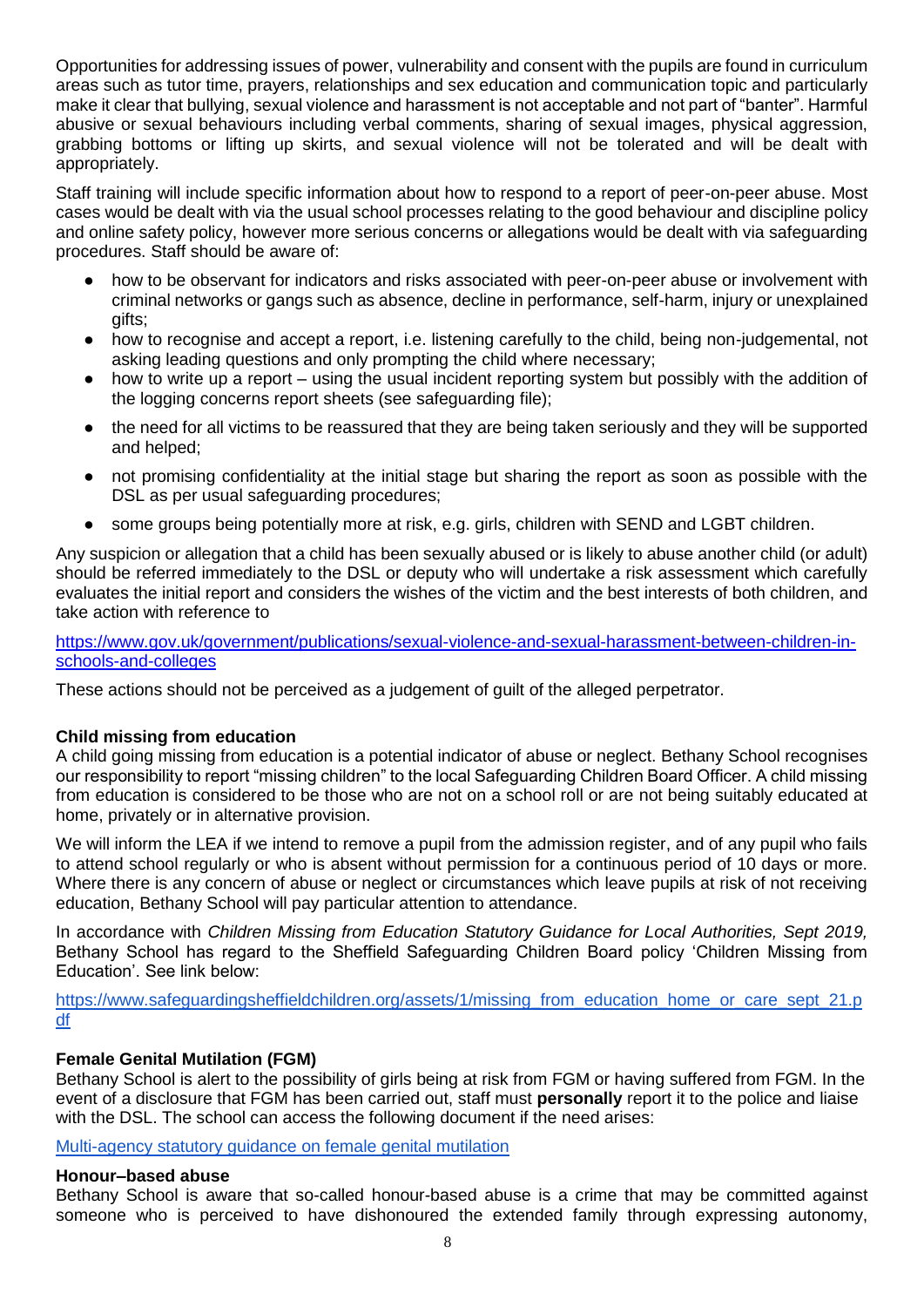particularly within the area of sexuality and/or marriage. As with other safeguarding risks, staff will be alert to changes in children's behaviour and circumstances which may indicate a need for help or protection.

https://www.safeguardingsheffieldchildren.org/assets/1/faith cultural abuses sept 21.pdf

### **Domestic Abuse**

All children can witness and be adversely affected by domestic abuse which can impact them as victims in their own right. Domestic abuse (according to the domestic abuse act 2021) encompasses a range of abusive behaviours, including physical, emotional economic and coercive or controlling behaviours. Bethany school will take advice from relevant agencies in the case of domestic abuse within the school community.

### **The use of 'reasonable force'**

The term reasonable force covers a range of actions used by staff that involve a degree of physical contact with pupils. Bethany School makes reference to

https://www.gov.uk/government/uploads/system/uploads/attachment\_data/file/444051/Use\_of\_reasonable [force\\_advice\\_Reviewed\\_July\\_2015.pdf](https://www.gov.uk/government/uploads/system/uploads/attachment_data/file/444051/Use_of_reasonable_force_advice_Reviewed_July_2015.pdf)

#### and

https://www.safeguardingsheffieldchildren.org/assets/1/reasonable\_force\_searching\_\_\_\_screening\_sept\_21. [pdf](https://www.safeguardingsheffieldchildren.org/assets/1/reasonable_force_searching___screening_sept_21.pdf)

where reasonable force is required**.** 

Reasonable force is defined as using no more force than needed to control or restrain pupils either passively, i.e. standing between pupils, or to physically hold or bring a pupil under control.All staff can legally use reasonable force to prevent pupils hurting themselves or others, or damaging property and causing disorder. Parental consent is not required, however parents would be spoken to the same day and the incident recorded, via the usual incident reporting system, if a physical intervention has been used. Risk assessments and close monitoring of the need for reasonable force are required to maintain the welfare of pupils and staff members.

In cases where a pupil has frequently behaved disruptively, a risk assessment may point to planning positive and proactive behaviour support, for instance through drawing up individual behaviour plans, and agreeing them with parents and carers. Efforts would be made to reduce the occurrence of challenging behaviour and the need to use reasonable force.

Appropriate adjustments and/or training may be needed for pupils with special educational needs or disability.

#### **Visitors**

The head teacher and senior members of staff will use their professional judgment about the need to escort or supervise visitors.

Bethany School will ensure that regular contractor employees have been subject to the appropriate level of DBS check, if any such check is required.

Contractors and contractors' employees for whom an appropriate DBS check has not been undertaken will be supervised if they will have contact with children.

A record of external visiting speakers is kept in the school office.

#### **Working with offenders**

When someone involved with Bethany School is known to be an offender and the offence does not prevent their involvement, then the governors will organise supervision for the individual concerned and offer pastoral care. In its commitment to the protection of children, governors will set boundaries for that person which they will be expected to keep. The nature of the supervision and the boundaries set will be monitored by the head teacher and reviewed at intervals by the governors.

#### **Safeguarding adults**

Bethany School recognises that *The Care Act 2014* places a legal requirement on all agencies to ensure that all adults (aged 18 & over) can live without the risk of, or actual, harm or abuse. As a Christian family school, we know that the Bible teaches us to 'love your neighbour' and care for those in need. Bethany School is committed to working with families and is proactive in ensuring the safety of everyone involved in our school. We are concerned for those who need care and support, and are experiencing, or at risk of, abuse or neglect.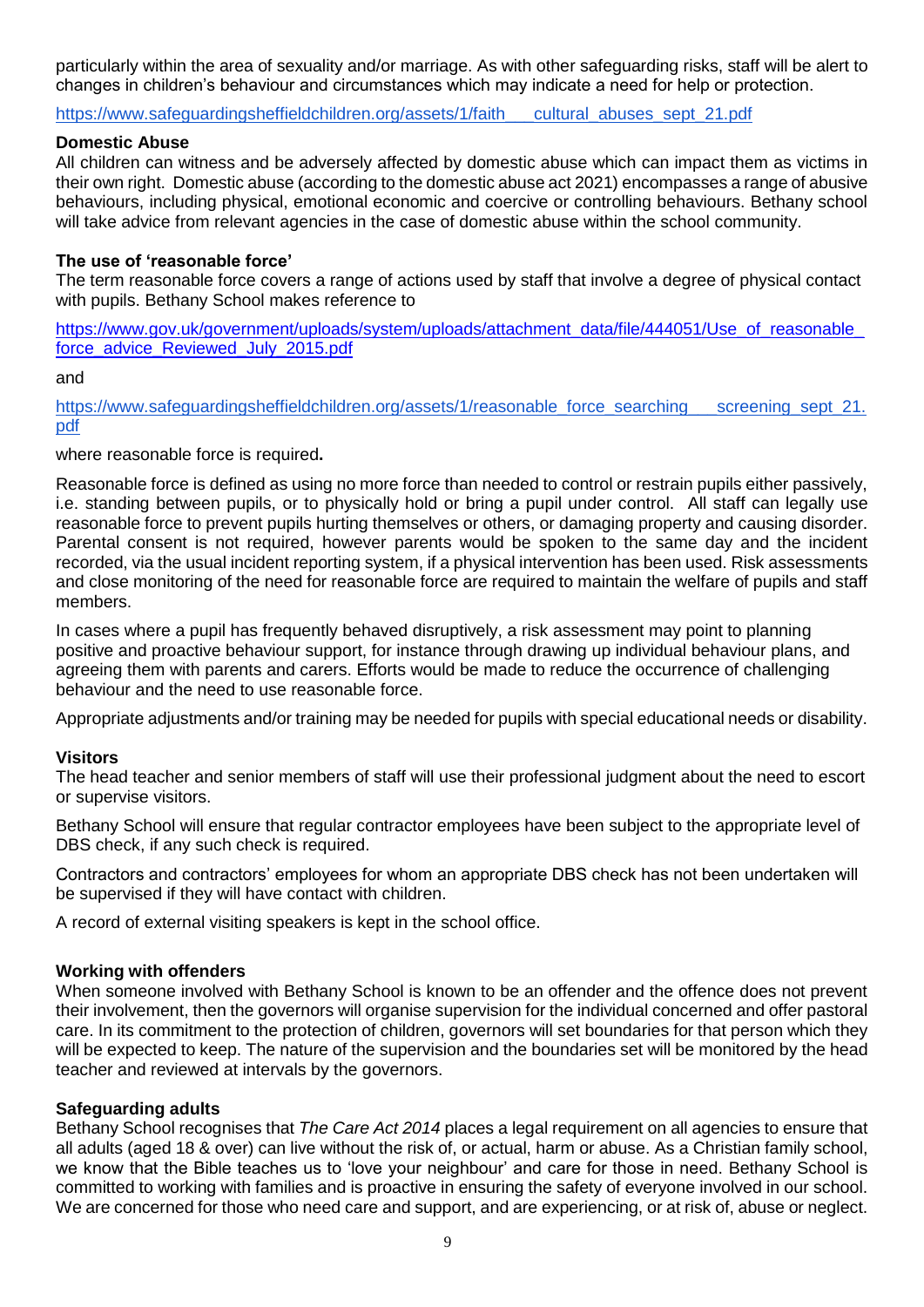We acknowledge that there are those who as a result of their care and support needs, are unable to protect themselves from either the risk of, or the experience of abuse or neglect. If an adult in our school community is in need of services, has had their capacity to provide adequate care to a child affected by their vulnerability or may be suffering abuse or exploitation, a staff member or volunteer will:

- ensure the safety of everyone involved;
- obtain the necessary information to make an informed referral if required, possibly using the Early Help Framework;
- discuss with the DSL or DSD
- document the incident and actions in writing and keep in the related child's safeguarding file.

[https://www.safeguardingsheffieldchildren.org/assets/1/adult\\_safeguarding\\_sept\\_20a.pdf](https://www.safeguardingsheffieldchildren.org/assets/1/adult_safeguarding_sept_20a.pdf)

### **Images and mobile telephones**

In the EYFS setting, images of the pupils may only be taken for records of work/activities and only be stored on the school's system. Mobile telephones must not be used for recording images and staff must not use a mobile telephone in the setting. Bethany School will implement its online safety and ICT acceptable use policy in order to safeguard children against abusive situations involving images.

## **Other safeguarding issues**

Further examples of safeguarding issues can be found in KCSIE 'Annex B: Further Information', or on the Sheffield Safeguarding Children website [www.safeguardingsheffieldchildren.org](http://www.safeguardingsheffieldchildren.org/)

They include, but are not limited to, bullying, including online bullying, mental health issues, child sexual exploitation, upskirting, forced marriage, domestic abuse, homelessness, trafficking, gangs and youth violence, cybercrime and drugs.

Bethany School holds policies on mental health, online safety, good behaviour and discipline, Prevent Duty, anti-bullying, SEN, staff recruitment, and educational visits, detailing further guidance on our practice in these areas.

Guidance and practical support on many issues can be sought from expert and professional organisations, if and when needed, using NSPCC and gov.uk websites and links to additional advice and support from KCSIE.

# **Coronavirus**

While the coronavirus pandemic has affected some areas of school life, our commitment to safeguarding remains the same. The interests of the child are paramount and the DSL or DSD is always available on site or via mobile phone to discuss concerns and oversee issues of pupil's health and well-being. The risk assessment for reopening school has been undertaken and followed, procedures for recruitment, induction, training and online safety remain vigilant, and remote learning plans are in place.

Please refer to the blended learning policy for more information regarding how learning takes place off the school site, as needed.

# **Promoting Spiritual Well-being**

Bethany School believes that the reality of the spiritual and eternal dimensions of our lives should not be hidden from our children. Neglecting activities that promote spiritual well-being can result in a 'hardness of heart' that will expose our children to eternal dangers.

Praying with and for our children, reading and explaining the bible to them, regularly taking them to a place of worship, lovingly exercising control over what they watch and read are activities consistent with promoting spiritual well-being and child protection.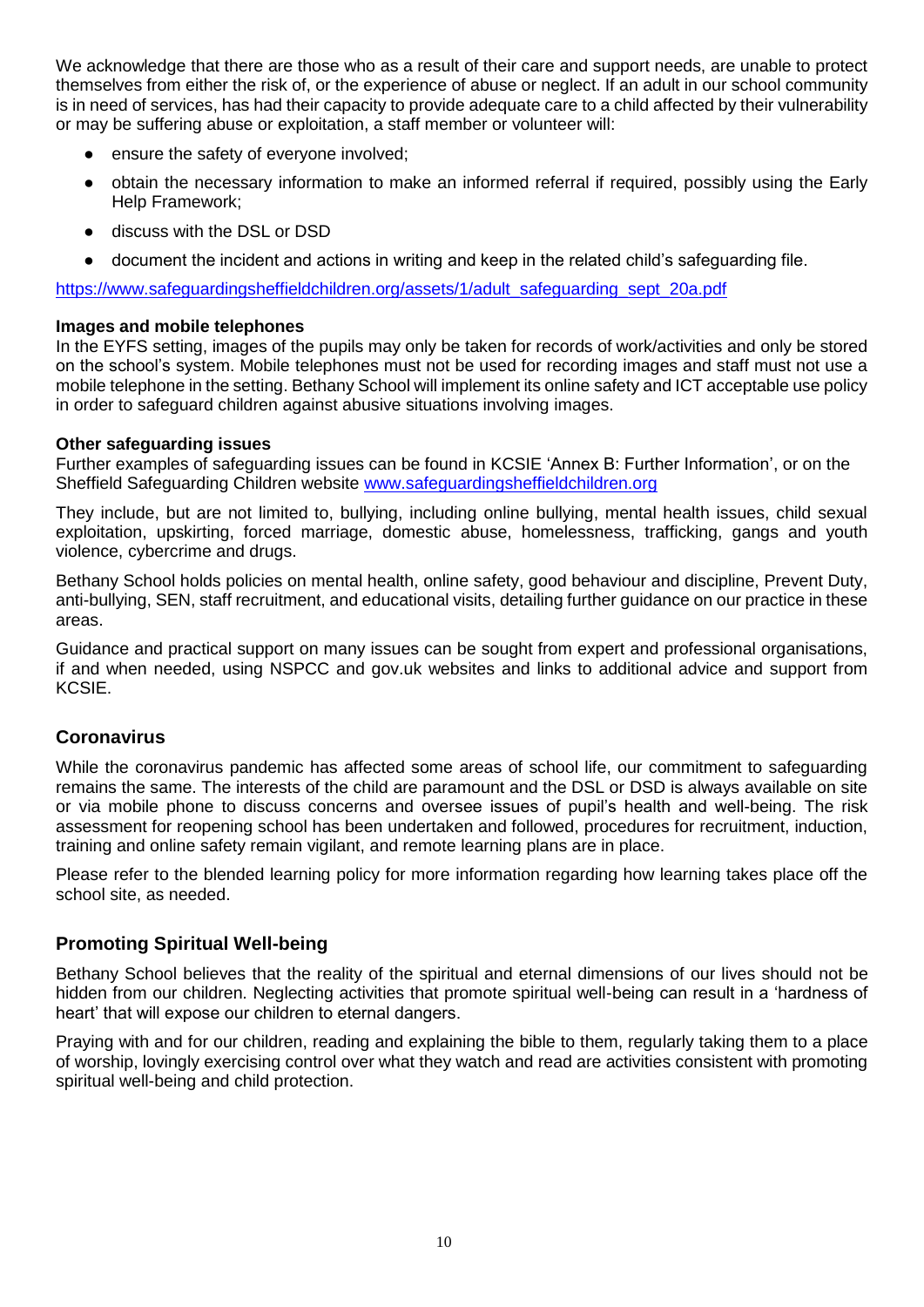This policy will be reviewed annually.

Policy approved and adopted by Governors on: 11/10/21

Policy due for review: September 2022

# **Appendices**

Appendix 1: Keeping Children Safe in Education 2021 Part 1: Information for all school and college staff

Appendix 2: Code of Conduct for Teaching and Support Staff

Appendix 3: Guidance for Safer Working Practice for those Working with Children and Young People in Education Settings 2019

Appendix 4: Annual Head Teacher's Report to Governors

Finally, brethren, whatever things are true, whatever things are noble, whatever things are just, whatever things are pure, whatever things are lovely, and whatever things are of good report, if there is any virtue and if there is anything praiseworthy meditate on these things. (Philippians 4:8)

## **Telephone Numbers**

Thirty-One Eight **120 4550** 120 4550 Sheffield Social Services Duty Social Worker 0114 273 4491

Sheffield Safeguarding Hub 0114 2734855 South Yorkshire Police 111/999 The NSPCC Helpline 2008 800 5000 0808 800 5000 The NSPCC Whistleblowing Helpline **Construction 1800 028 0285** 0800 028 0285

0114 273 4855 (out of hours)

# **Appendix 1: Keeping Children Safe In Education Part 1: Information for all school and college staff September 2021**

The above document can be found at the link below, in the safeguarding file in the school office, and on the staff notice board in the staff/parent room.

https://assets.publishing.service.gov.uk/government/uploads/system/uploads/attachment\_data/file/1007260 /Keeping\_children\_safe\_in\_education\_2021.pdf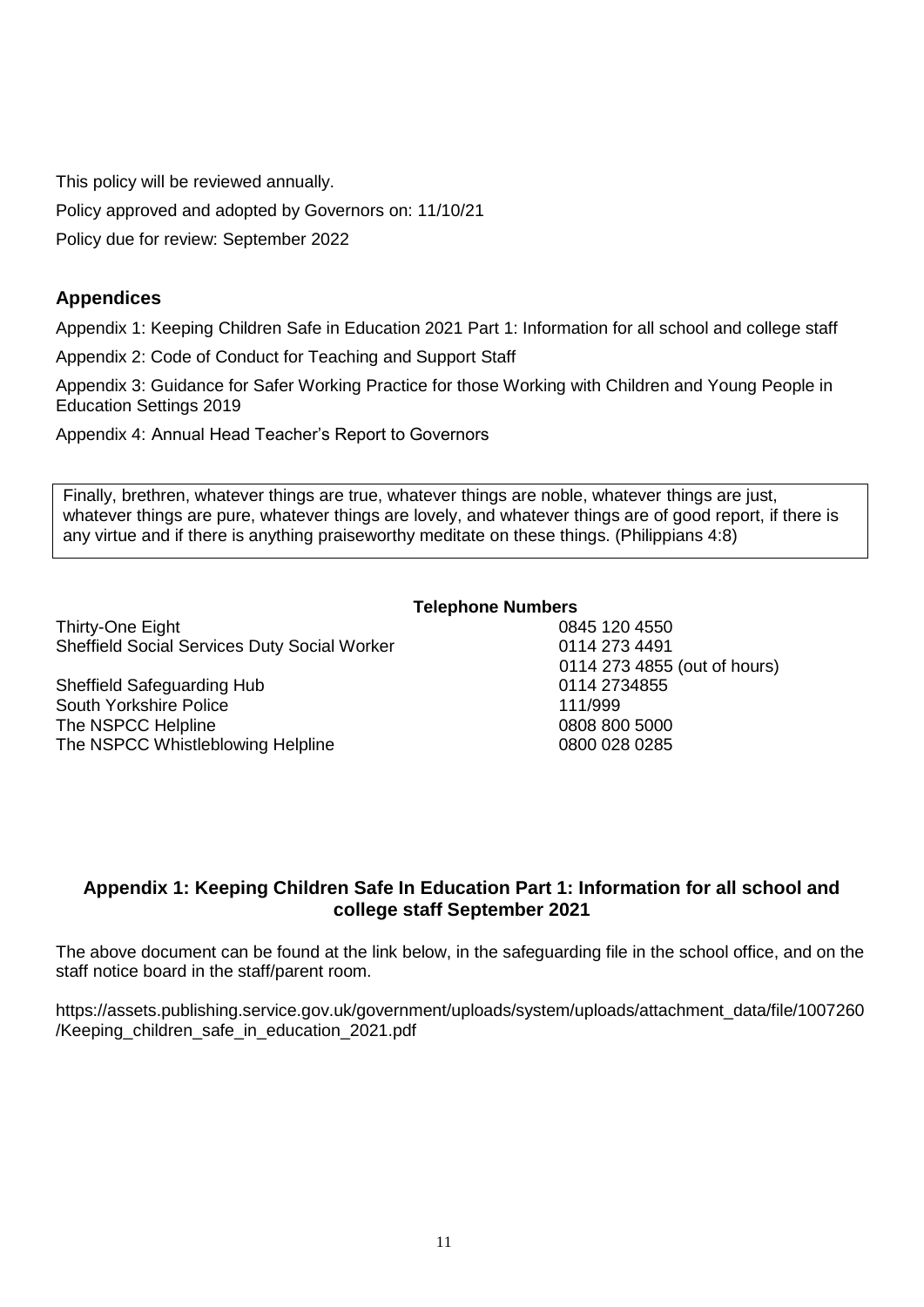# **Appendix 2: Code of Conduct for Teaching and Support Staff**

# **Bethany School Safeguarding Policy Code of Conduct for Teaching and Support Staff**

## **Introduction**

Bethany School seeks to provide a safe and supportive environment for all staff, pupils and volunteers. We aim to protect the well-being of everyone involved and achieve the very best outcomes for pupils in our care. This document provides a guide for those working in the Bethany school about acceptable and desirable conduct to protect both adults and pupils. It refers to and complements other policies and guidance, including: Safeguarding Policy and Child Protection Policy.

School employees are role models and are in a unique position of influence and must adhere to behaviour that sets a good example to all the pupils within the school. As a member of a school community, each employee has an individual responsibility to maintain their reputation and the reputation of the school, whether inside or outside working hours.

## **Scope**

This Code of Conduct applies to all employees of the school. New staff will be asked to confirm they are happy to abide by the code of conduct. It also forms the basis of an understanding of behaviour and expectation of one another for all those existing staff working at the school. This Code of Conduct does not form part of any employees' contract of employment and should be read alongside the document below

[https://www.safeguardingsheffieldchildren.org/assets/1/behaviour\\_guidance\\_\\_\\_positions\\_of\\_trust\\_sept\\_21.](https://www.safeguardingsheffieldchildren.org/assets/1/behaviour_guidance___positions_of_trust_sept_21.pdf) [pdf](https://www.safeguardingsheffieldchildren.org/assets/1/behaviour_guidance___positions_of_trust_sept_21.pdf)

We believe the school will function more effectively and harmoniously as an organisation if all employees work with common purpose and values. Roles which have significant leadership or representative responsibilities, e.g. governors and teaching staff, or that are central to fulfilling the aims and purposes of the school both internally or externally, or developing and maintaining our Christian ethos, will usually be held by committed evangelical Christians. This does not apply to parent governors or volunteers, who do not need to be Christians.

All staff who work in schools set examples of behaviour and conduct which can be copied by pupils. This code helps all staff to understand the high standards of conduct that we expect, and what behaviour is not acceptable in Bethany School as a result of our shared beliefs and values.

The school is committed to its staff, to their development both professionally and spiritually and has a duty of care towards each member of the team. The school is committed to act in all circumstances with the best interests of pupils in mind and with compassion, grace and pastoral concern. Members of staff are encouraged to make every reasonable effort and intention to meet the standards of personal conduct and working practice set out in this code of conduct.

All staff are expected to familiarise themselves and comply with all school policies and procedures including those mentioned above.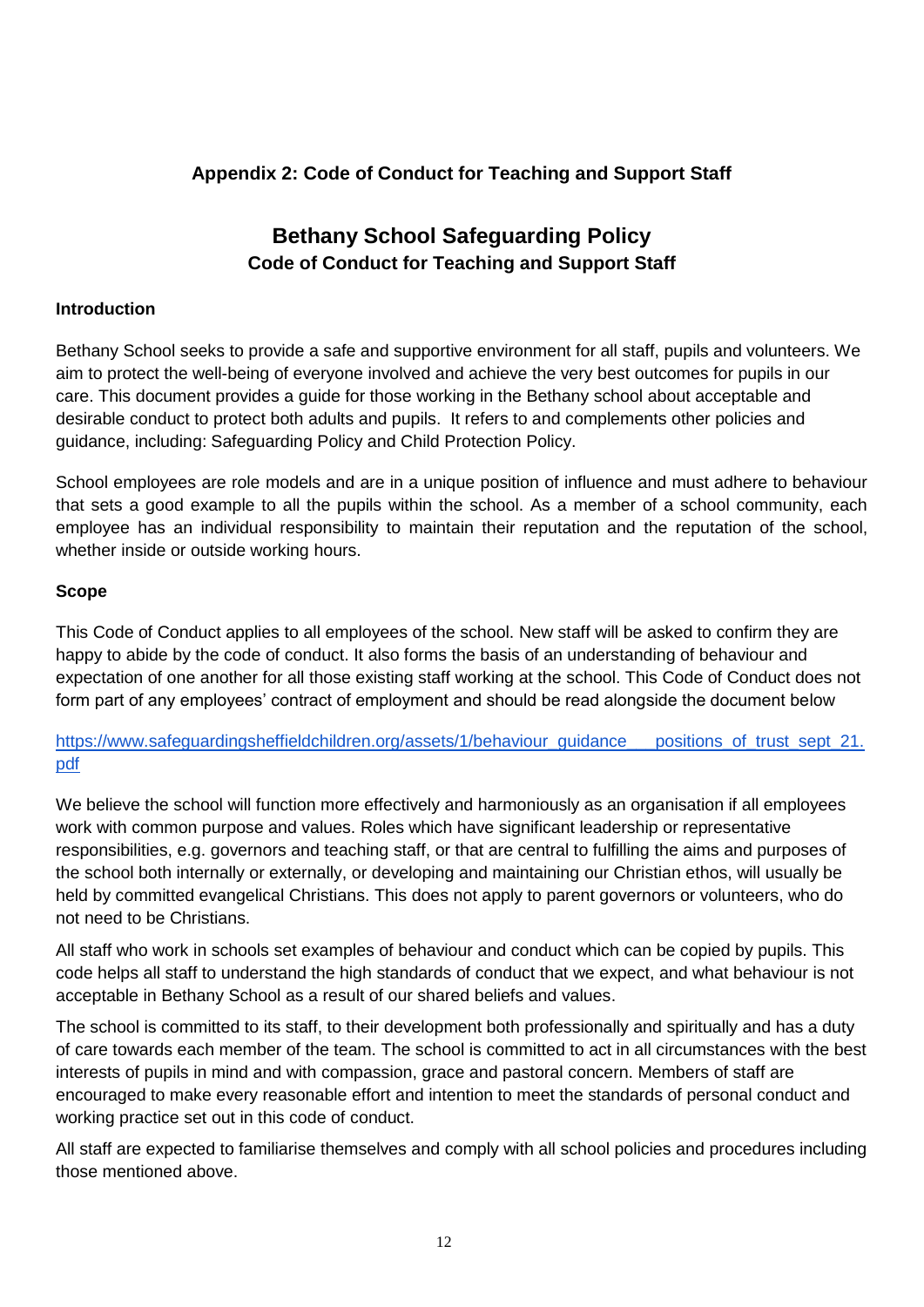# **CODE OF CONDUCT**

The following are examples of behaviours we would expect to find within the staff team at Bethany school:

- willingness to give account of a living faith in Jesus Christ within settings and context appropriate to day to day responsibilities;
- regular commitment and participation in the life of a local church;
- the treatment of one another with grace, respect, courtesy, politeness, forgiveness and Christian love;
- honesty and co-operation in our interactions, timekeeping and work practice;
- respect for authority and for individual conscience and diversity as people working together;
- commitment to good stewardship of the school's finance and resources;
- avoiding the use of inappropriate or offensive language;
- avoiding putting themselves at risk of allegations of abusive or unprofessional conduct.

## **Safeguarding Pupils**

Staff have a duty to safeguard pupils from physical abuse, sexual abuse, emotional abuse and neglect.

The duty to safeguard pupils includes the duty to report concerns about a pupil or colleague to the school's Designated Safeguarding Lead (DSL).

Staff should treat children with respect and dignity and must not seriously demean or undermine pupils, their parents or carers, or colleagues.

Staff should not demonstrate behaviours that may be perceived as sarcasm, making jokes at the expense of pupils, embarrassing or humiliating students, discriminating against or favouring pupils.

Staff must take reasonable care of pupils under their supervision with the aim of ensuring their safety and welfare.

# **Disqualification**

Disqualification under the Child Care Act applies to staff who work in a child care capacity, whether paid, volunteer or on work placements. Relevant staff are those working in child care, or in a management role because they are: working with reception age children at any time; or working with children older than reception until age eight.

All staff **must** declare if they are disqualified under the *Child Care Act* during their application process**.**

Disqualification by Association applies if a person is living in the same household where another person who is disqualified lives or is employed (disqualification 'by association'), as specified in regulation 9 of the 2018 regulations. Under the 2018 regulations, schools are no longer required to establish whether a member of staff providing, or employed to work in childcare, is disqualified by association.

However, we do expect all staff to inform the school where their relationships and associations, both within and outside of the workplace (including online), may have implications for the safeguarding of children in the school.

If your circumstances change you must inform the school.

# **Relationships With Pupils**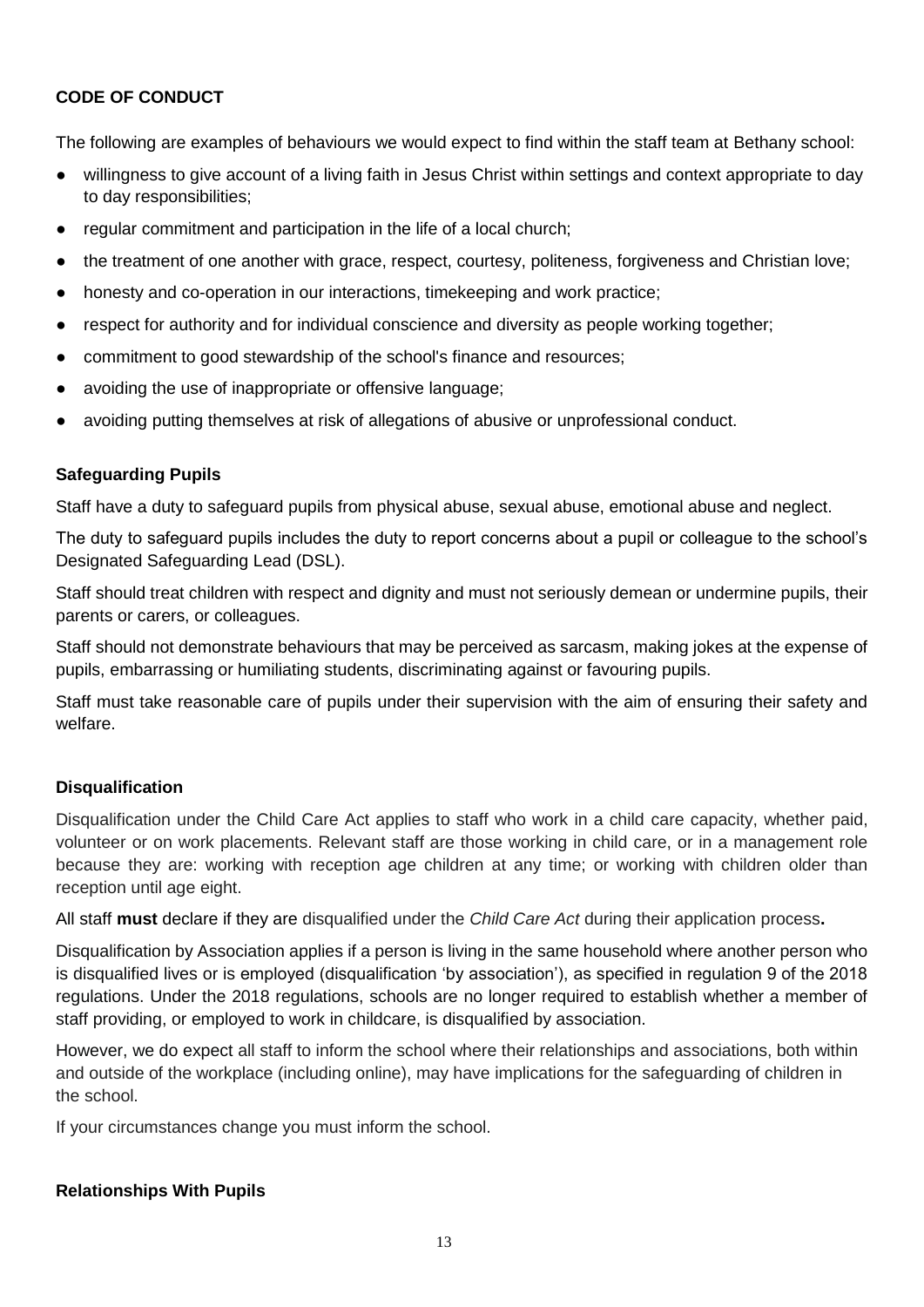Bethany School accepts that many of our pupils, staff, families and volunteers know each other in a social context through church or other (often family) relationships. We view this as a strength and a core part of our aim to support parent's active participation in Bethany School.

However, staff personal relationships with pupils must be professional and unbiased at all times. Physical relationships with pupils are not permitted and may lead to a criminal conviction. Contact with pupils if required should generally be via normal school means including staff school email addresses.

If contact by a pupil is deemed to be inappropriate, staff should report the contact to the head teacher immediately.

## **Pupil Development**

Staff must comply with school policies and procedures, collaborate with colleagues and with external agencies and follow reasonable instructions that support the development of pupils.

## **Honesty And Integrity**

Staff must maintain high standards of honesty and integrity in their work. This includes the handling and claiming of money and the use of school property and facilities.

All staff must comply with the *Bribery Act 2010*. A person may be guilty of an offence of bribery under this act if they offer, promise or give financial advantage or other advantage to someone; or if they request, agree or accept, or receive a bribe from another person. If you believe that a person has failed to comply with the Bribery Act, you should refer to the whistleblowing procedure for schools.

## **Conduct Outside Of Work**

Staff must not engage in conduct outside work that could seriously damage the reputation and standing of the school or the employee's own reputation or the reputation of other members of the school community.

In particular, criminal offences that involve violence or possession or use of illegal drugs or sexual misconduct are likely to be regarded as unacceptable.

Staff may undertake work outside school, either paid or voluntary, provided that it does not conflict with the interests of the school nor be to a level which may contravene the working time regulations or affect an individual's work performance in the school.

### **Online Safety And Internet Use**

Staff must exercise caution when using information technology and be aware of the risks to themselves and others. Regard should be given to the school's Online Safety and ICT Acceptable Use Policy at all times, both inside and outside of work.

Staff must not engage in inappropriate use of social network sites which may bring themselves, the school, school community or employer into disrepute. Staff should ensure that they adopt suitably high security settings on any personal profiles they may have.

Staff should exercise caution in their use of all social media or any other web based presence that they may have, including written content, videos or photographs, and views expressed either directly or by 'liking' certain pages or posts established by others.

School related contact with pupils should be made via the use of school email accounts or telephone equipment when appropriate, and not social media accounts. Bethany School staff should not become "friends" with a current pupil online.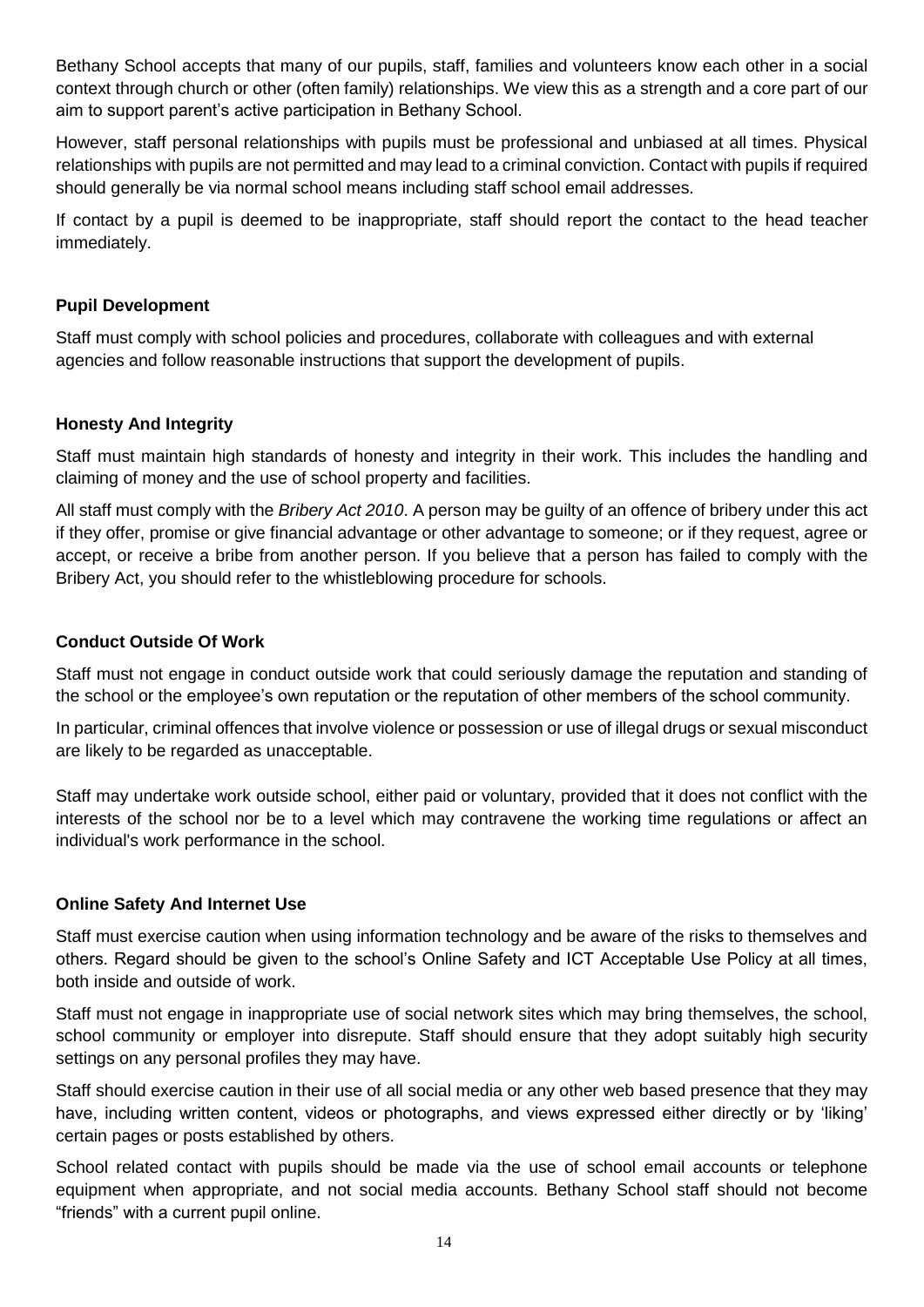Photographs or video footage of students should only be taken using school equipment, for purposes authorised by the school. Any such use should always be transparent and only occur where parental consent has been given. The resultant files from such recording or taking of photographs must be stored in accordance with the schools procedures on school equipment.

# **Confidentiality**

Where staff have access to confidential information about pupils or their parents or carers, staff must not reveal such information except to those colleagues who have a professional role in relation to the pupil.

All staff are likely at some point to witness actions which need to be confidential. For example, where a pupil is bullied by another pupil (or by a member of staff), this needs to be reported and dealt with in accordance with the appropriate school procedure.

However, staff have an obligation to share with the head teacher or the school's DSL any information which gives rise to concern about the safety or welfare of a pupil. Staff must **never** promise a pupil that they will not act on information that they are told by the pupil.

# **Dress And Appearance**

All staff must dress in a manner that is appropriate to a professional role and promoting a professional image

Staff should dress in a manner that is not offensive, revealing or sexually provocative

Staff should dress in a manner that is absent from political or other contentious slogans.

## **Disciplinary Action**

Staff should be aware that a failure to comply with this code of conduct could result in disciplinary action including, but not limited to, dismissal.

# **Compliance**

This code of conduct will form part of our school safeguarding training and induction for new staff. A sign sheet record will be kept to demonstrate staff have understood and agree to comply with this code of conduct.

### **DISCIPLINARY PROCEDURE**

Should a difficult situation develop requiring disciplinary action, Bethany School is committed to act, in all situations, with compassion, grace and pastoral concern, and make decisions based on these and the best interests of its pupils.

It is recognised that the Bible outlines specific expectations regarding the behaviour of christians and, in situations where these may have been contravened, Bethany School would act within a context of grace and compassion. Such issues may be as the result of incapacity or an error of judgement rather than lifestyle choice, and Bethany School undertakes to respond, encouraging restoration.

While the use of disciplinary procedures should always be viewed as a last resort, in no way do they exempt Bethany School from making every possible effort to safeguard the best interests of pupils, to encourage high standards of conduct, or to model good working relationships that convey respect for people and property.

As with any disciplinary investigation, employees will be treated within a context of grace and compassion while time is taken to consider the circumstances of the situation, e.g.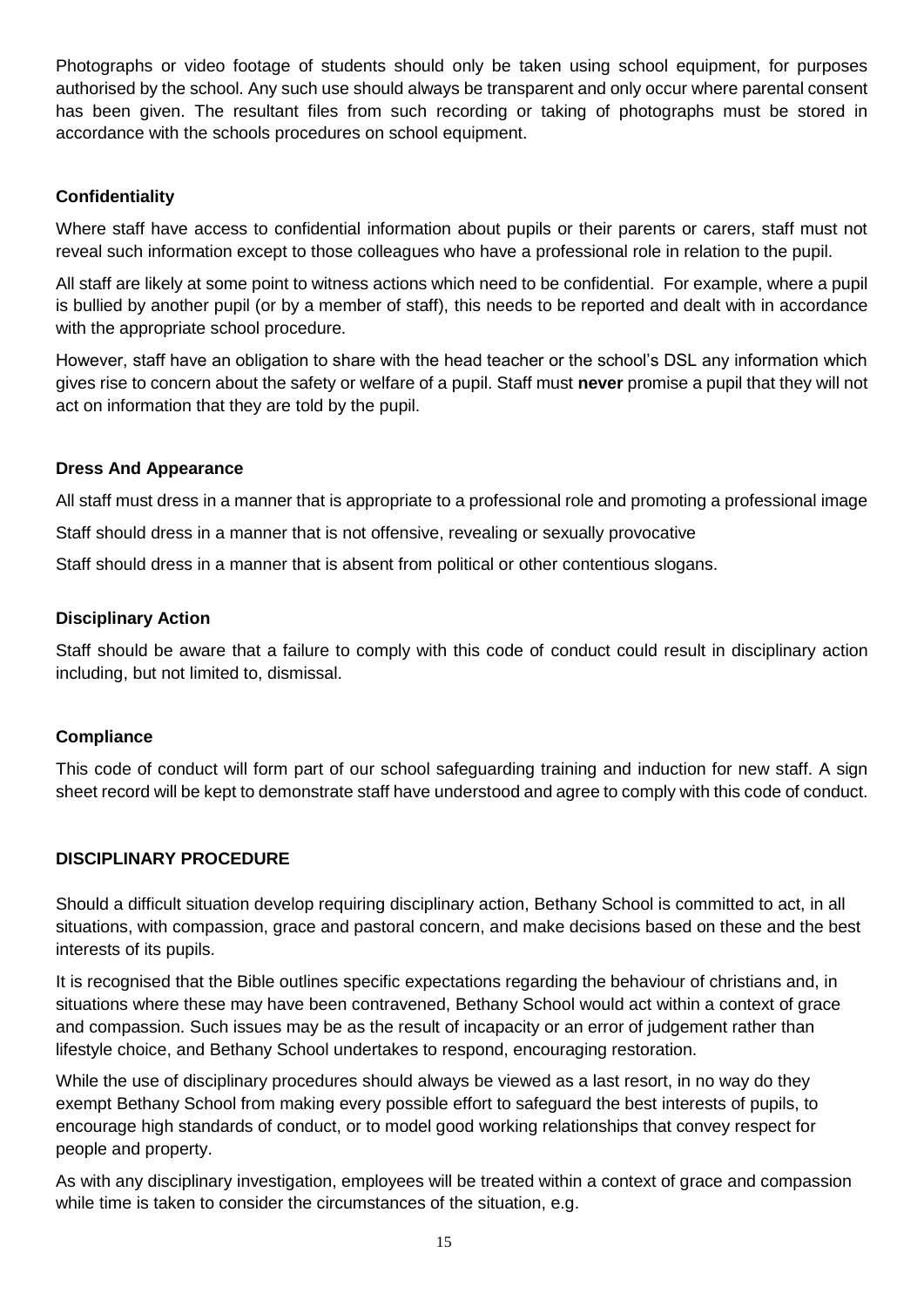- the severity of the perceived misconduct;
- whether the incident is a 'one-off' or part of repeated behaviour or lifestyle;
- any mitigating circumstances, e.g. personal issues;
- the position of trust of the employee within Bethany School;
- Christian maturity and understanding;
- the treatment of similar instances of misconduct by other employees;
- evidence of repentance.

The following is a non-exhaustive list of matters which are considered to be gross misconduct and which would normally result in dismissal. This may include conduct committed outside the course of employment and regardless of whether or not it directly affects employees' duties or the work of Bethany School:

- any action constituting a serious criminal offence;
- theft, forgery, deliberate falsification or failure to complete records or misrepresentation to the advantage of oneself or others;
- breach of trust:
- disregard for safety precautions thereby endangering oneself and others;
- membership of a group who could oppose Bethany School's basis of faith or expressing views which are contrary to that basis of faith;
- giving false or misleading information during the recruitment process, whether or not material to the decision to employ the member of staff;
- repudiation of our ethical/public stance as set out in our publications from time to time.

It is understood that while every member of staff is vulnerable to behaviour which contravenes that laid out in Scripture, our desire as an organisation is to inspire, encourage and build one another up in the faith in order to honour, obey and glorify God in our work.

# **Appendix 3 Guidance for Safer Working Practices**

This document can be found at the link below or in the school safeguarding file:

https://saferrecruitmentconsortium.org/